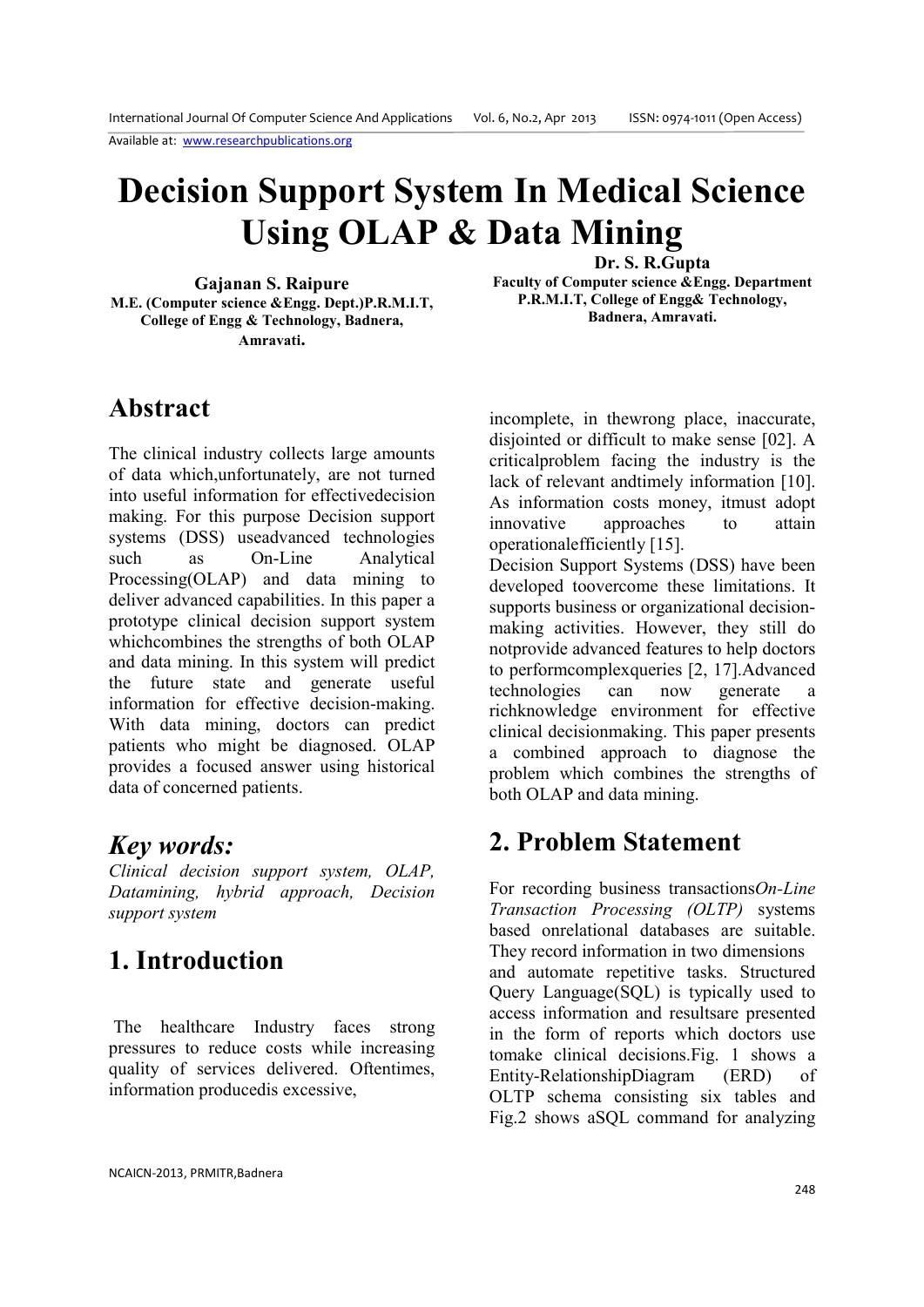the relationship betweenhospitals and **Patients** 

OLTP has some major drawback. Largeamounts of data innormalized form require many joins even to answer simplequeries. For example, to analyze relationships betweenhospital and patients (Fig. 1), the query may requireseveral table scans and multi-way table joins which candegrade performance significantly [3]. It requires at leastfour inner joins across (Fig. 2). A real-lifedatabase will have many tables and the time taken toprocess the joins will be unacceptable.



**Fig.1:** (a) ER diagram of OLTP schema

**Question:** Find the diabetics admitted to "WCK hospital" in "Jul" and "Aug"

#### **Solution:**

**SELECT** p.Name, h.HospitalName **FROM** tblPatient p, tblHospital h, tblTime t, tblDiagnosis d, tblPhysician y **WHERE** p.PatientID = d.PatientID AND  $d$ .TimeID  $=$  t.TimeID AND  $d$ .PhysicianID = y.PhysicianID AND  $y$ . HospitalID = h. HospitalID AND t.day\_of\_month="**JUL**" AND t.day\_of\_month="**AUG**" AND h.HospitalName="**WKC**" **GROUP BY** h.HospitalName

**Fig 2:** SQL command for analyzing the relationship between hospitals& patients

*On-Line Analytical Processing (OLAP)* was introduced toovercome this problem. Whereas OLTP uses twodimensional tables, OLAP uses multidimensional tables called data cubes. OLTP focuses on the automation of data collection procedure. Keeping detailed data,

consistent and modern, is the most important condition for the application of OLTP [12]. However, in spite of OLAP is able to provide summary information efficiently, and how to takethe final decision is still an art application of knowledge and common sense in some cases, thedecision maker few quantitative data mining methods, such as regression or classification is introduced in OLAP. Data mining with OLAP integrated model system is divided into two parts:

- a) **The server-side:**To build an integrated model.
- b) **The Client-side :** For inquiries and for the results.

And with the help of OLAP user can filter, slice-and-dice, drill-down and roll-up data to search for relevant information efficiently.This paperpresents a model for clinical decision support system based on OLAP and data mining to solvethe problem of data association.

## **3. The Model**

Any computer system that deals with clinical data or knowledge is intended to provide decision support.As OLAP uses several preprocessing operations such as data cleaning, data transformation, data integration, itsoutput can serve as valuable data for data mining [3, 11].OLAP operations (e.g., drilling, dicing, slicing, pivoting,filtering) enable users to navigate data flexibly, definerelevant data sets, analyze data at different granularities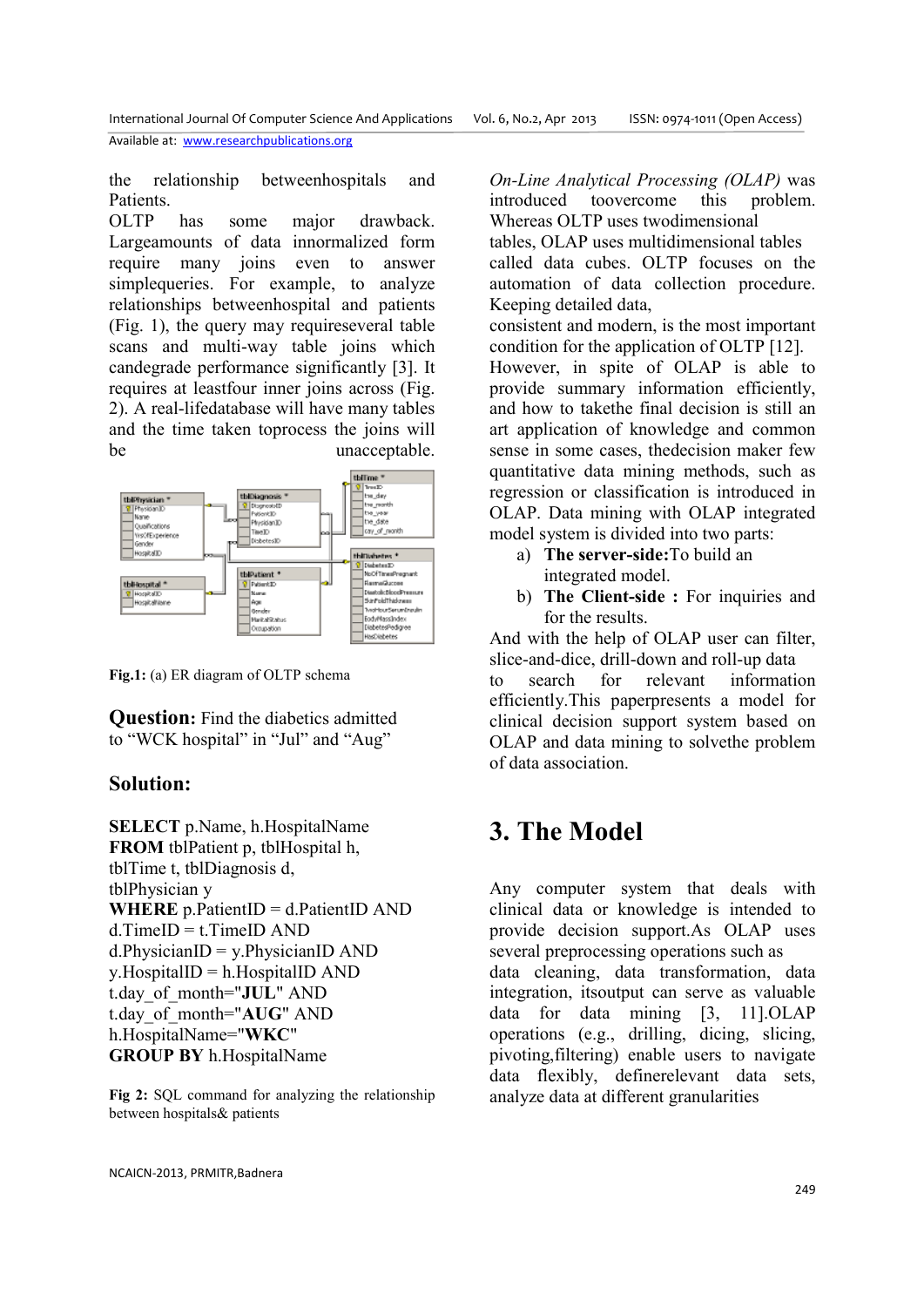and visualize results in different structures [12, 8, 25].Applying these operations can make data mining moreexploratory.

#### **3.1 Data Mining & OLAP integration**

Data mining and knowledge discovery in databases relate to the process of extracting valid, previously unknown and potentially useful patterns and information from raw data in large databases. "The analogy of "mining" suggests the sifting through of large amounts of low grade or data to find something valuable.The motivation for an integrated model, OLAP with datamining, is the concept hierarchy. Data in OLAP and

decision tree are organized into multiple dimensions whereeach dimension contains multiple levels of abstractiondefined by the concept hierarchy [8, 29]. The concepthierarchy is illustrated in Fig. 3, where each member hasone root and all members between roots have parents andevery branch ends with a leaf member.OLAP data cubes which store concept hierarchies can beused to induce decision trees at different levels of

abstraction [29, 1]. Once the decision tree mining model isbuilt, the concept hierarchies can be used to generalize

individual nodes in the tree, which can then be accessed byOLAP operations and viewed at different levels ofabstraction.



**Fig. 3:** A concept hierarchy for the dimension location

### **4. Research and Observation**

This research demonstrates how the integrated approach,Data mining &OLAP with data mining, provides advanced Decision Support. The research shows that by using the integrated model (OLAP with data mining) it is possible to

*1.*Enhance real time indicators like **bottlenecks** 

*2.*Improve visualization to uncover patterns/trends that are likely to be missed.

*3***.**Find out more subtle patterns in data over capabilities provided by OLAP or data mining alone



**Fig. 4** shows the architecture of the integrated model (OLAP with data mining)

This architecture shows integrated model comparing with various components. This architecture has Four layers :

Layer 1: It contains data repository where actual data is stored

Layer 2:<sup>It</sup> contains multidimensional database i.e. data cubes.

**Layer3:** It has rollup, drilldown, slice, dice, pivot, filter operations which is also called as OLAP operations.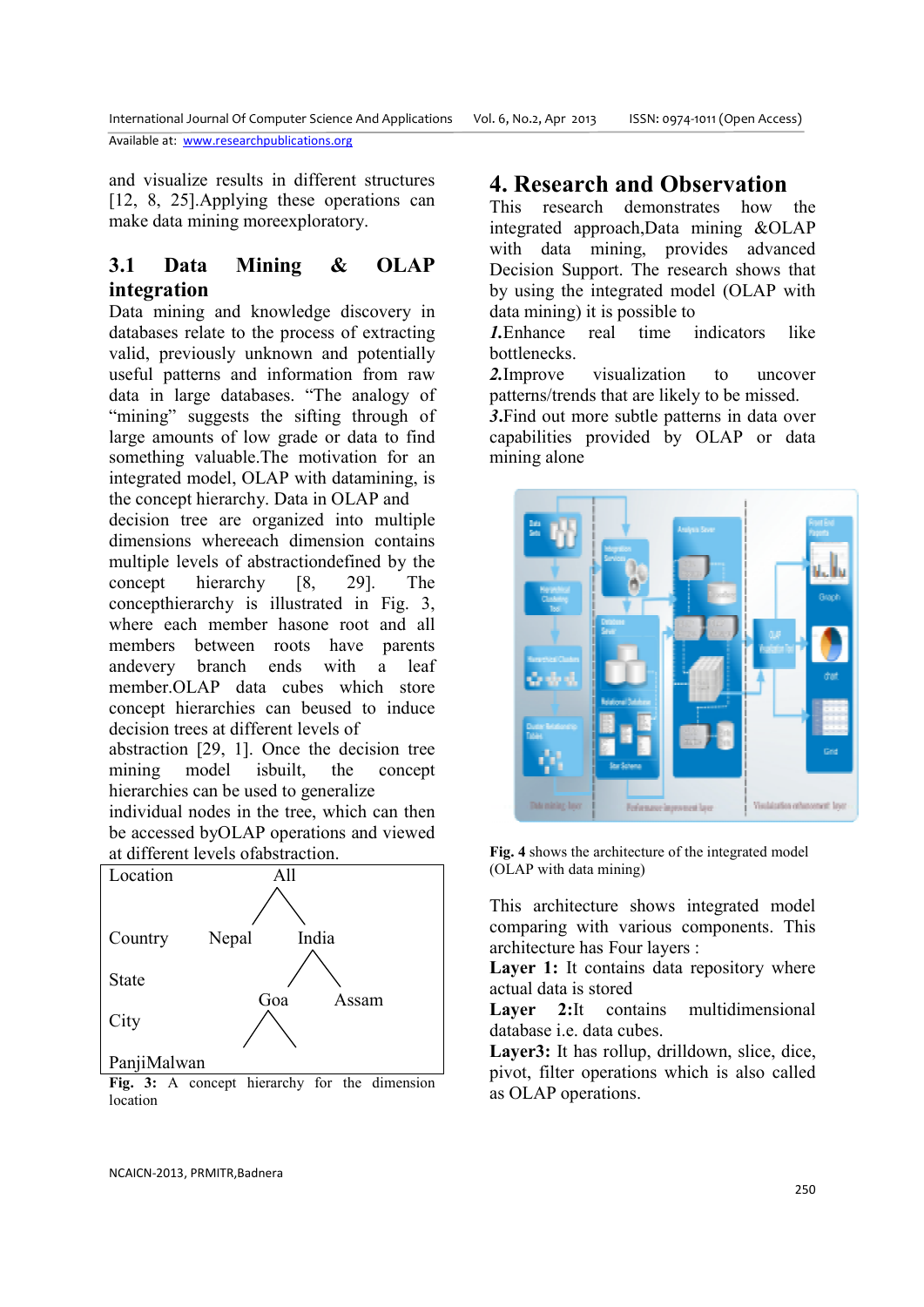**Layer 4:** It contain procedures & queries of data mining.

In this data is collected and it is first validate and cleaned then it is stored in data warehouse. Then this data in data warehouse is again filtered & integrated to form the data cube which is also called as OLAP cube.

 From the data cube data then accessed using cube API. After that the data mining algorithm is used to predict & diagnosis probability of patient. It uses OLAP operations and the decision tree mining algorithm C4.5. The test data validates the effectiveness of the model.

## **6. System Implementation**

Is the first creation of the data mining cube and then began the process of data collection. Thecube keep the information and allows browsers on different theoretical levels. Serves as thesource of the data for the task of data mining.Can be performed to extract the data on any level ordimension of the cube. After building a model is stored in a cube OLAP. Each representing adimension of the rule corresponding to the node in the decision tree mining model (Fig.4). OLAP operationsexplain the different states of the system.



**Fig 5:** Overview of implementation of the system

#### **6.1 Data preparation**

Data preparation process is roughly divided into data selection, data cleaning, formation of new data and data formatting.

**6.1.1 Data Selection .**A subset of data acquired is selected based on the following criteria :

a) Data quality properties: completeness and correctness.

b) Technical constraints such as limits on data volume or data type: this is basically related to data mining tools which are planned earlier to be used for modeling.

**6.1.2 Data cleaning.** The techniques used for data cleaning include:

a) Data normalization:Decimal scaling into the range  $(0,1)$ , is used but even standard deviation normalization can also be used as a data normalization technique.

b) Data smoothing. Discretization of numeric attributes is used as data smoothing technique. This is helpful or even necessary for logic based methods.

c) Treatment of missing values. There is not simple and safe solution for the cases where some of the attributes have significant number of missing values. Generally, it is good to experiment with and without these attributes in the modeling phase, in order to find out the importance of the missing values. Simple solutions are: a) Replacing all missing values with a single global constant, b)replace a missing value with its feature mean, c) replace a missing value with its feature and class mean. If the missing values can be isolated to only a few features, then we can try a solution by deleting examples containing missing values, or delete attributes containing most of the missing values. The presented system uses the third method i.e. replace the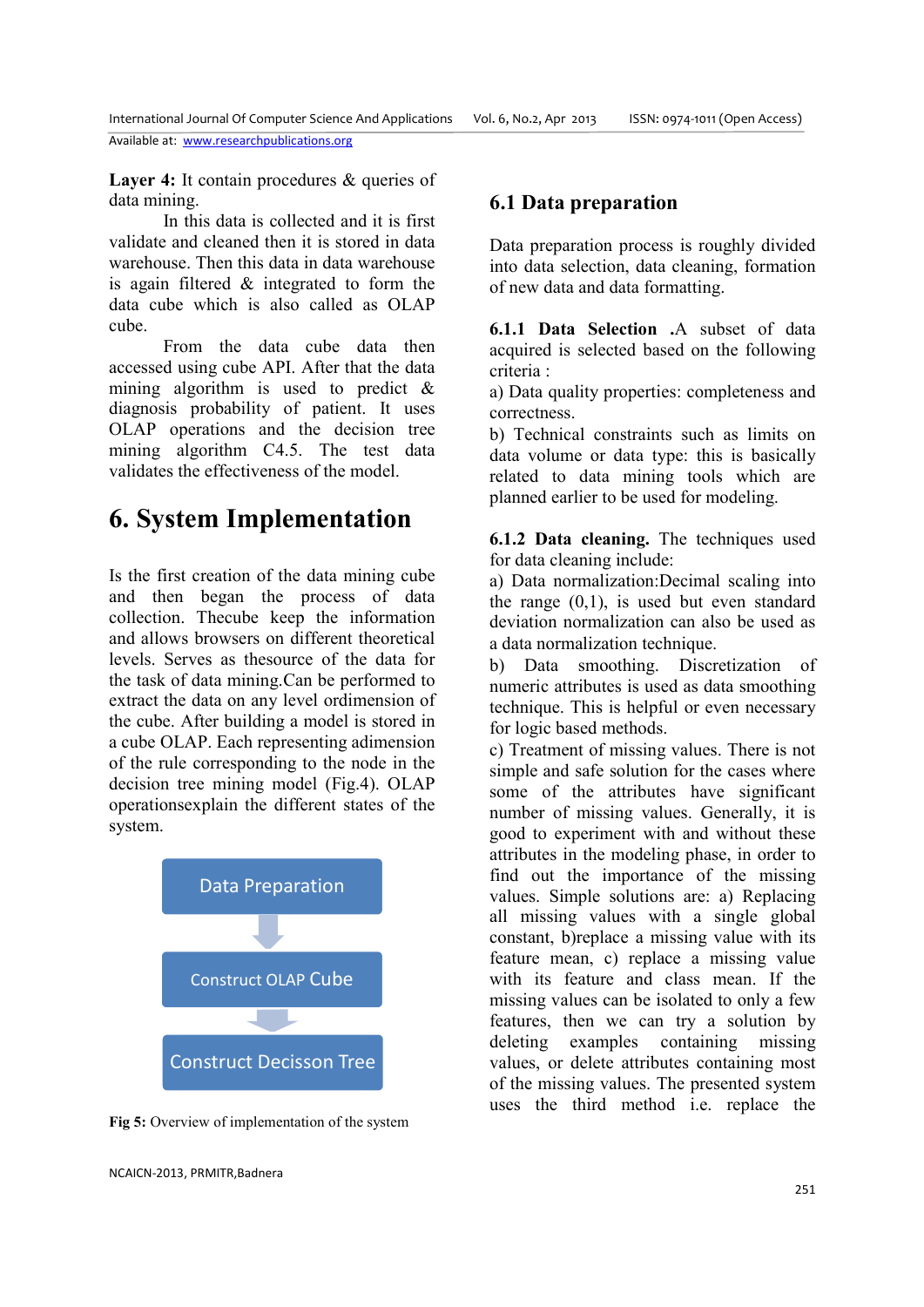missing value with its feature and class mean.

d) Data reduction. Reasons for data reduction are in most cases twofold: either the data may be too big for the program, or expected time for obtaining the solution might be too long. The techniques for data reduction are usually effective but imperfect. The most usual step for data dimension reduction is to examine the attributes and consider their predictive potential. Some of the attributes can usually be discarded, either because they are poor predictors or are redundant relative to some other good attribute. Some of the methods for data reduction

through attribute removal are: a) attribute selection from means and variances, b) using principal component analysis c) merging features using linear transform. The presented system uses the first approach i.e. attribute selection from means and variances.

**6.1.3 New data construction.** This step represents constructive operations on selected data which includes:

a) Derivation of new attributes from two or more existing attributes.

b) Generation of new records (samples).

c) Data transformation: data normalization (numerical attributes), data smoothing .

d) Merging tables: joining together two or more tables having different attributes for same objects.

e) Aggregations: operations in which new attributes are produced by summarizing information from multiple records and/or tables into new tables with "summary" attributes .

**6.1.4 Data formatting.** Final data preparation step which represents syntactic modifications to the data that do not change its meaning, but are required for the data mining task. These include:

a) Reordering of the attributes or records.

b) Changes related to the constraints of modeling tools: removing commas or tabs, special characters, trimming strings to maximum allowed number of characters, replacing special characters with allowed set of special characters.

#### **6.2 Construct OLAP cube**

The general idea of the approach is to materialize certain expensive computations that are frequently inquired, especially those involving aggregate functions, such as count, sum, average, max, etc., and to store such materialized views in a multidimensional database (called a "data cube") for decision support, knowledge discovery, and many other applications. Aggregate functions can be pre-computed according to the grouping by different sets or subsets of attributes[18]. Values in each attribute may also be grouped into a hierarchy or a lattice structure. For example, "date" can be grouped into "day", "month", "quarter", "year" or "week" which form a lattice structure. Generalization and specialization can be performed on a multiple dimensional data cube by "roll-up" or "drill-down" operations, where a roll-up operation reduces the number of dimensions in a data cube or generalizes attribute values to high-level concepts, whereas a drill-down operation does the reverse. Since many aggregate functions may often need to be computed repeatedly in data analysis, the storage of pre-computed results in a multiple dimensional data cube may ensure fast response time and flexible views of data from different angles and at different abstraction levels. Once the data is validated and cleaned, a data cube is built from the data.

#### **6.3 Construct decision tree**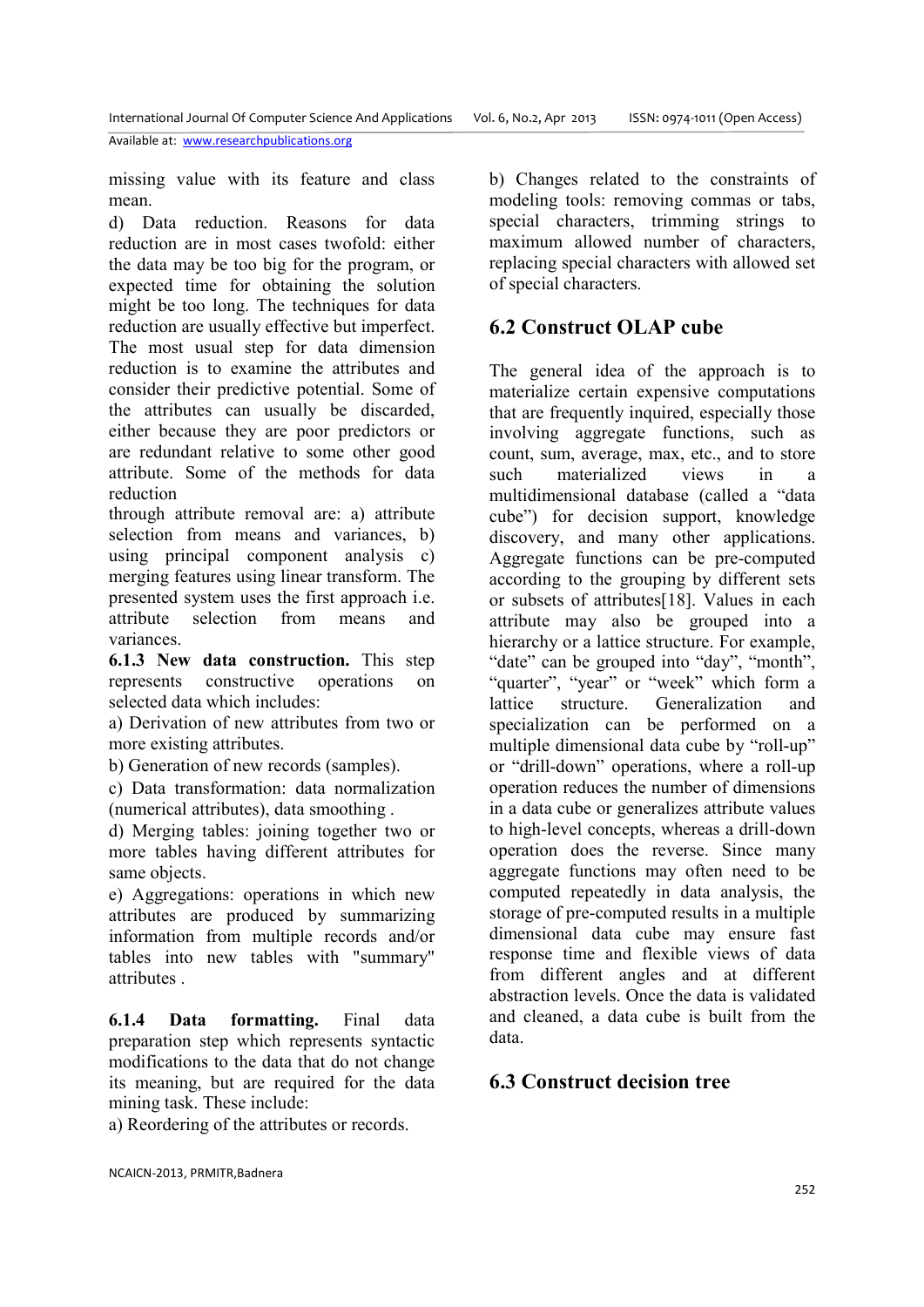Decision tree algorithms ID3 and C4.5 are chosen for building decision tree and predicting the probability and type of diabetes in a patient. The algorithm C4.5 represents "supervised learning" models with a known output used for comparison of the model output. It in fact, "prunes" away certain branches of the tree based on their significance . It also adds the discrimination of continuous attributes ,the treatment of unknown attribute and production regulation , etc. The training data is a set  $S = s1$ , s2,... of already classified samples. Each sample si =  $x$ l,  $x$ 2,... is a vector where  $x$ l, $x$ 2,... represent attributes or features of the sample. The training data is augmented with a vector  $C =$ cl, c2,... where cl,c2,... represent the class to which each sample belongs. At each node of the tree, C4.5 chooses one attribute of the data that most effectively splits its set of samples into subsets enriched in one class or the other. Its criterion is the normalized information gain (difference in entropy) that results from choosing an attribute for splitting the data. The attribute with the highest normalized information gain is chosen to make the decision. The C4.5 algorithm then recurs on the smaller sub lists[21]. The system also generates the decision tree using the ID3 algorithm and compares the trees generated by both the algorithms.

### **8. Conclusion and Future Work**

This paper has presented a DSS based on OLAP with datamining. The system is powerful because (1) it discovershidden patterns in the data, (2) it enhances realtimeindicators and discovers bottlenecks and (3) it improvesinformation visualization.Further work can be done to enhance the system. Forexample, features can be added to allow doctors to querydata cubes on business questions and automaticallytranslate these questions to Multi Dimensional expression(MDX) queries.

Besides decisiontree, the use of other data mining techniques can also beexplored.

#### **References**

- [1] Helen, H. and Peter, H., Using OLAP and MultidimensionalData for Decision Making, IEEE IT Professional*,* 44-50,2001, October.
- [2] Robert, S.C., Joseph, A.V. and David, B., Microsoft DataWarehousing: Building Distributed Decision SupportSystems, London: Idea Group Publishing, 1999.
- [3] Surajit, C. and Umeshwar, D., An Overview of DataWarehousing and OLAP Technology, ACM Sigmod Record*,26*(1), 65-74, 1997.
- [4] Ralph, K. and Margy, R., The Data Warehouse Toolkit. TheComplete Guide to Dimensional Modeling (2nd ed.),Canada: John Wiley & Sons, Inc, 2002.
- [5] Torben, B.P. and Christian, S.J., Multidimensional DatabaseTechnology, IEEE Computer, *34*(12), 40-46, 2001, December.
- [6] Usama, M. F., Data Mining and Knowledge Discovery:Making Sense Out of Data, IEEE Expert, 20-25, 1996,October.
- [7] Ming-Syan, C., Jiawei, H. and Philip, S.Y., Data Mining:An Overview From a Database Perspective, IEEETransactions on Knowledge and Data Engineering, *8*(6),866- 883, 1996, December.
- [8] Han, J., OLAP Mining: An Integration of OLAP with DataMining, Proceedings of 1997 IFIP Conference on DataSemantics (DS-7), Leysin, Switzerland, 1-11, 1997, October.
- [9] Blake, C.L. &Merz, C.J., UCI Repository of MachineLearning Databases, University of California, Departmentof Information and Computer Science, 1998.
- [10] Sellappan, P., Chua, S.L., Ng, Y.H., Ng, Y.M., HealthcareInformation Services - The Application Service Provider(ASP) Model, Proceedings of SEARCC Conference 2004,Kuala Lumpur, October, 2004.
- [11]Fayyad, U., Gregory, P.-S. and Smyth, P., From DataMining to Knowledge Discovery